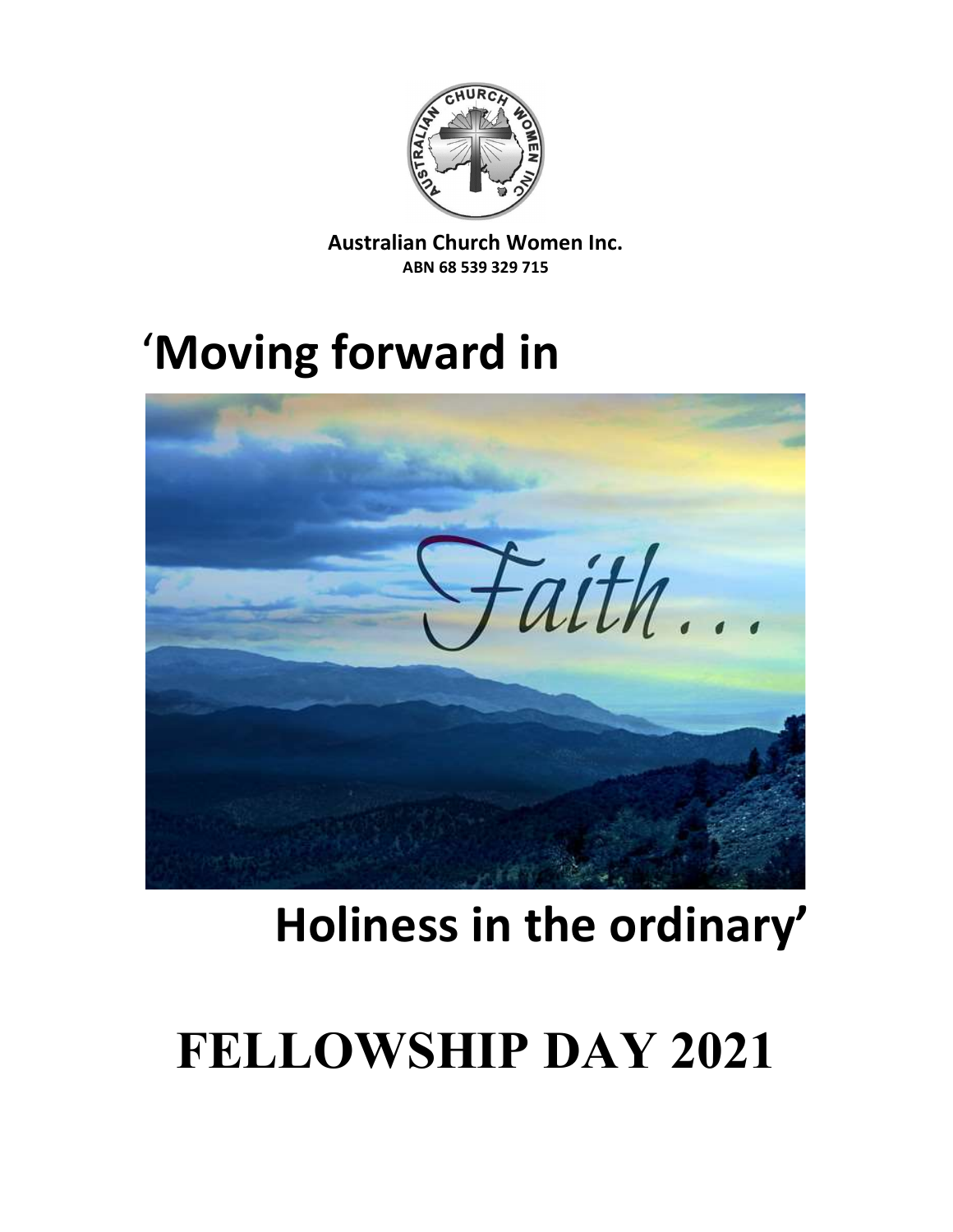## AUSTRALIAN CHURCH WOMEN INC

Australian Church Women was established in 1965 when women's inter-church councils across Australia came together to form Australian Church Women, fostering ecumenism and undertaking action on behalf of church women.

Australian Church Women Inc. forms a network of committed Christian women dedicated to encouraging fellowship and service across denominational, national and international boundaries and promoting peace, understanding and unity through faith and love in the one God: Father, Son and Holy Spirit.

## WINIFRED KIEK SCHOLARSHIP

The offerings presented at Fellowship Day Services throughout Australia go towards this scholarship to honour Winifred Kiek, the first woman to be ordained in Australia.

This scholarship is offered to Christian women of member countries of the Asian Church Women's Conference, multicultural Australia, and Pacific Island Nations. The scholarship is used for supplementary training and further studies in theology or related fields.

The 2021 scholars are: Kate Johnstone and Sandra Pawar

TODAY'S ORDER OF SERVICE was prepared by the ACT Unit of Australian Church Women with the theme for the present term being 'Moving Forward in Faith'. This service has the sub-title: 'Holiness in the Ordinary'.

Note: The Order of Service is copyright and may not be rewritten or otherwise altered, except for additional prayers where relevant for the current situation, and the substitution of hymns that are considered more suitable and available locally.

The 'Reflection' segment of this service was inspired by the book Twelve Extraordinary Women by John MacArthur.

Cover image: ©Sharon Tate Soberon CC BY-ND 4.0 licence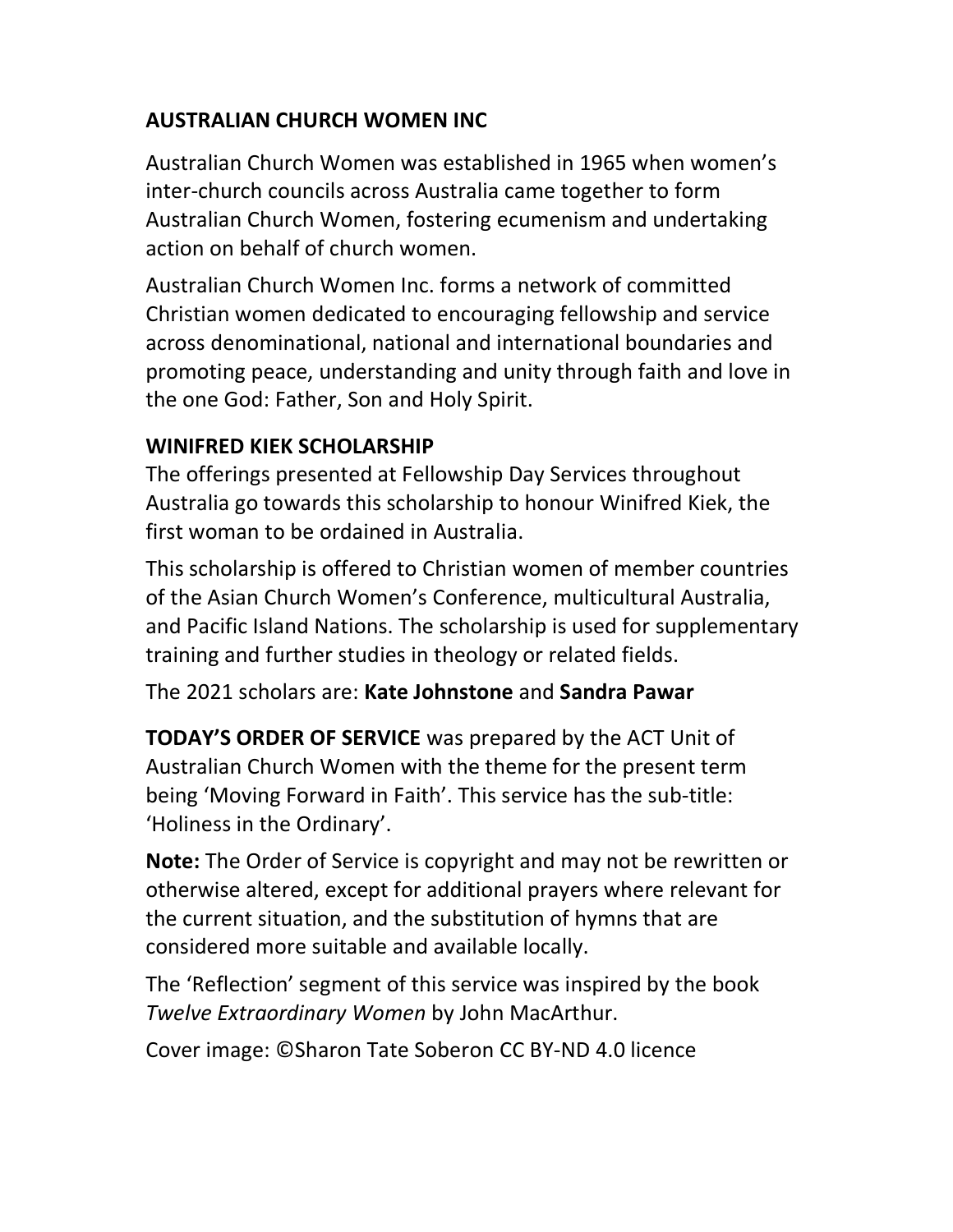#### WELCOME

#### ACKNOWLEDGEMENT OF TRADITIONAL CUSTODIANS OF THE LAND

## CALL TO WORSHIP

[Where 2 or more are gathered, you may like to read the following as a responsive reading.]

- Leader: Glorious God, we come together as your people
- All: We come as a praising people, singing your goodness
- Leader: We come as a hungry people, longing to be fed
- All: We come as a praying people, bringing our needs, our joys
- Leader: We come as a journeying people, looking for direction in this hour of worship

Empower us for faithful living

- All: We pray this in the name of our Saviour, Jesus Christ, Amen
- HYMN 10000 Reasons (Bless the Lord) /Lord of Creation (TIS 626)

## PRAYERS OF PRAISE AND THANKSGIVING

- Leader: Dear God, thank you for your amazing power and work in our lives. Thank you for your goodness and your blessings over us.
- ALL: Thank you that you are able to bring hope through even in the toughest of times, strengthening us for your purposes.
- Leader: Thank you for your great love and care. Thank you for your mercy and grace. Thank you that you are always with us and will never leave us.
- ALL: Thank you for your incredible sacrifice so that we might have freedom and life. Forgive us for when we don't thank you enough, for who you are, for all that you do, and for all that you've given.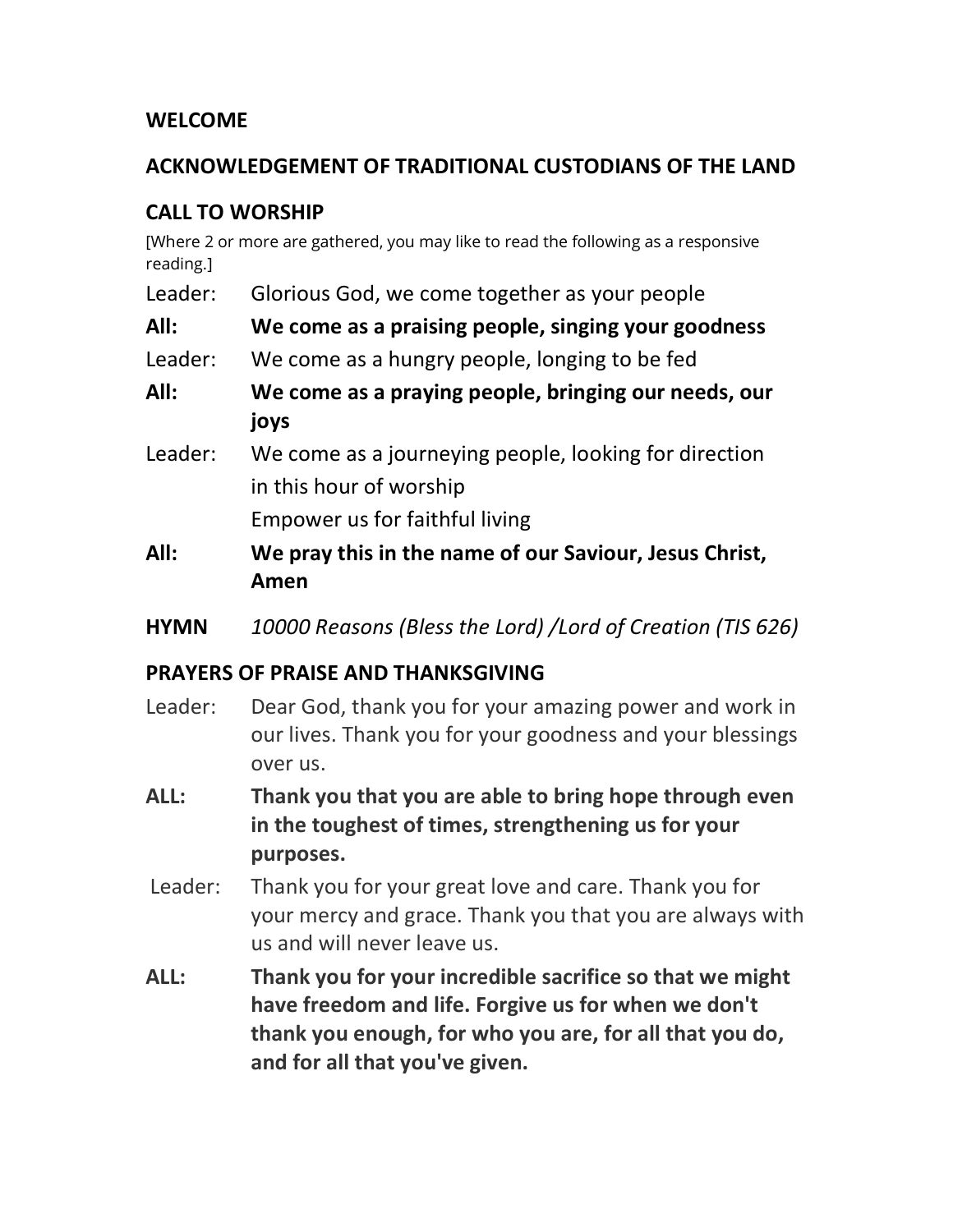- Leader: Help us to set our eyes and our hearts on you afresh. Renew our spirits, fill us with your peace and joy. We love you and we need you, this day and every day.
- ALL: We give you praise and thanks, for You alone are worthy. In Jesus' Name, AMEN.

#### REFLECTION

- **Leader:** Let us consider three women of the Bible and see how faith was employed when they had to make choices about their beliefs and futures. The stories of these women inspire us when we too are challenged by events in our lives. Their actions demonstrate that faith in God helps us in times of doubt, despair, and declaring our faith.
- Reader 1 Sarah: Sarah was barren, and she encouraged her husband, Abraham, to father a child with her servant Hagar. Sarah tried to take matters into her own hands. This ended up an unsatisfactory solution for all parties. Wisdom did not appear to be Sarah's greatest strength, but the Scriptures do note her faith later. God promised that Sarah would have a child, and she laughed on hearing this news. After all, she was now old and past childbearing age. However, Sarah did believe the promise because she knew that God's Word is faithful and true.

Hebrews 11:11 (NIV) tells us:

'And by faith even Sarah, who was past childbearing age, was enabled to bear children because she considered him faithful who had made the promise.'

Reader 2 Ruth: Her love story is one of incredible faithfulness, loyalty, and devotion. Firstly, to her mother-in-law, Naomi, then to Naomi's God – the one, true God, and then to Boaz, their distant relative. Naomi and her two daughters-in-law, Ruth and Orpah, experienced much grief from the loss of their husbands. Naomi made the decision to leave Moab and return to Bethlehem; she insisted Ruth and Orpah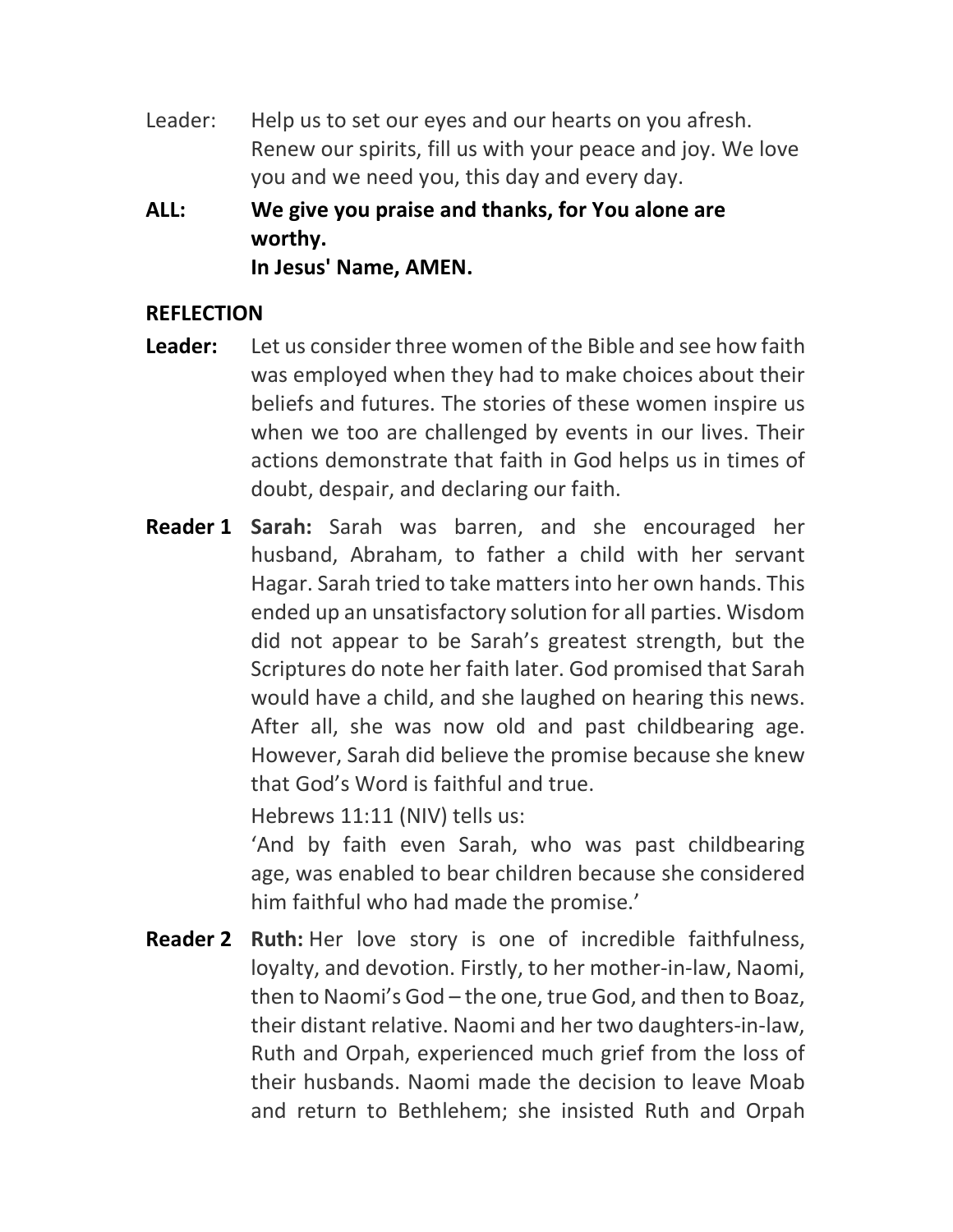return to their mothers' homes. Greatly distressed, Orpah returned. Ruth refused to leave Naomi, and they travelled to Bethlehem. As destitute widows, life was difficult, but they soon witnessed the providence, faithfulness and love of God when Boaz, a kind and distant relative, provided for them and greatly changed their lives.

- **Reader 3 Lydia:** Lydia was originally from Thyatira in the Roman province of Asia, but she was living in Philippi, Macedonia, where she was a businesswoman selling dyed fabrics. She followed the faith of the Jews, even though she was not a Jew. On the Sabbath, Lydia gathered with the other worshipers of God by the river, their place of prayer in that place. Here she met the apostle Paul when he went to speak with the worshipers about Jesus, the risen Christ. In faith, Lydia accepted Christ as her Saviour, and in faith her entire household was baptised.
- HYMN Fill Thou my Life, O Lord my God (TIS 596)

#### BIBLE READING

Romans 12 (The Message Paraphrase)

#### PRAYER OF PETITION

- Leader: O God, whose holiness is not limited to grand cathedrals or saintly persons, spectacular mountains or mountain moving leaders, O God, whose holiness is often discovered in simple everyday places and simple everyday folk.
- All: Plant your holiness in this place, in us now. Grow us this hour, so that we might flower right where we are, with the beauty of your holiness Through Jesus we pray. Amen

#### WINIFRED KIEK SCHOLARS FOR 2021

Kate Johnstone & Sandra Pawar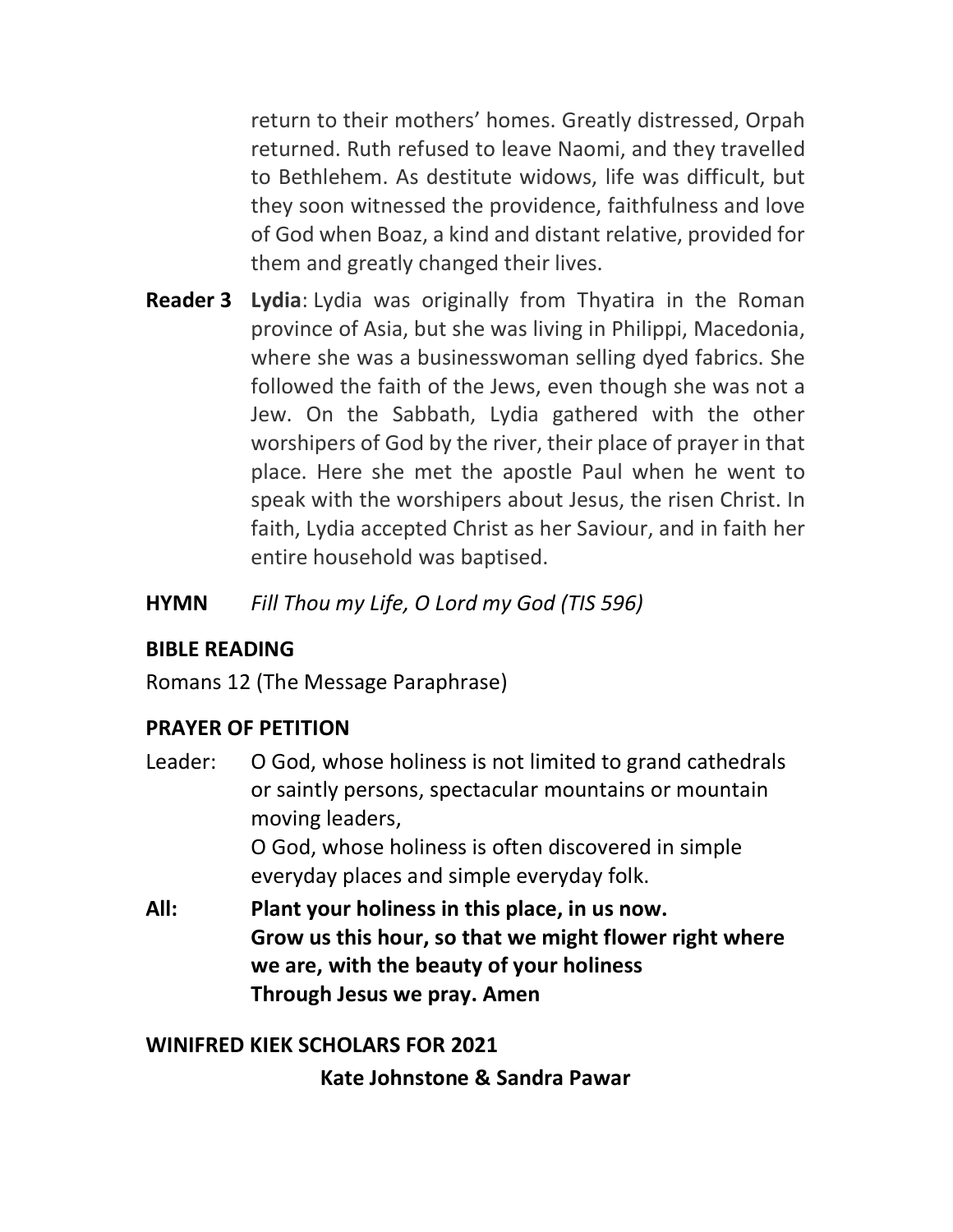## HYMN We are God's people

Your offering will be received for the work of the Winfred Kiek Trust Fund during the singing of this hymn.

If you are unable to forward your offering to your local ACW Unit, please put it aside until we can meet together again.

## DEDICATION AND PRAYER FOR THE SCHOLARS AND TRUST

Heavenly Father, we thank you for this monetary gift for the WKS Trust. We ask that you bless the members of the Trust with wisdom as they consider applications that come from women wishing to further their Biblical studies.

We pray especially at this time for our 2021 Scholars, Kate and Sandra. Encourage them on their faith journey and may they be used in ministry to extend your Kingdom.

We ask this in the name of Jesus and for His sake. Amen

## **SPEAKER**

## Marj Dredge, National President of Australian Church Women Inc.

## PRAYERS OF INTERCESSION

Leader: God, you call us to be Holy. Help us to live lives worthy of our calling. Thank you for the example set by Jesus who walked this earth in Spirit and truth, living his life in humble obedience to your will, demonstrating by his life, his words, his actions and his attitude such a gracious heart that overflowed with loving trust in you. Make us like Jesus.

## All: Gracious God, hear our prayer

Leader: We pray for our local community. We pray especially for those caring for people in need; the lonely, those who feel isolated from their loved ones; the sick and all who care for them, whether they be family or the medical profession; the homeless, the unemployed, the mentally ill.

## All: Gracious God, hear our prayer

Leader: We pray for all people in our world. We are not blind to injustice, racism, inequality, the deprivation of many. As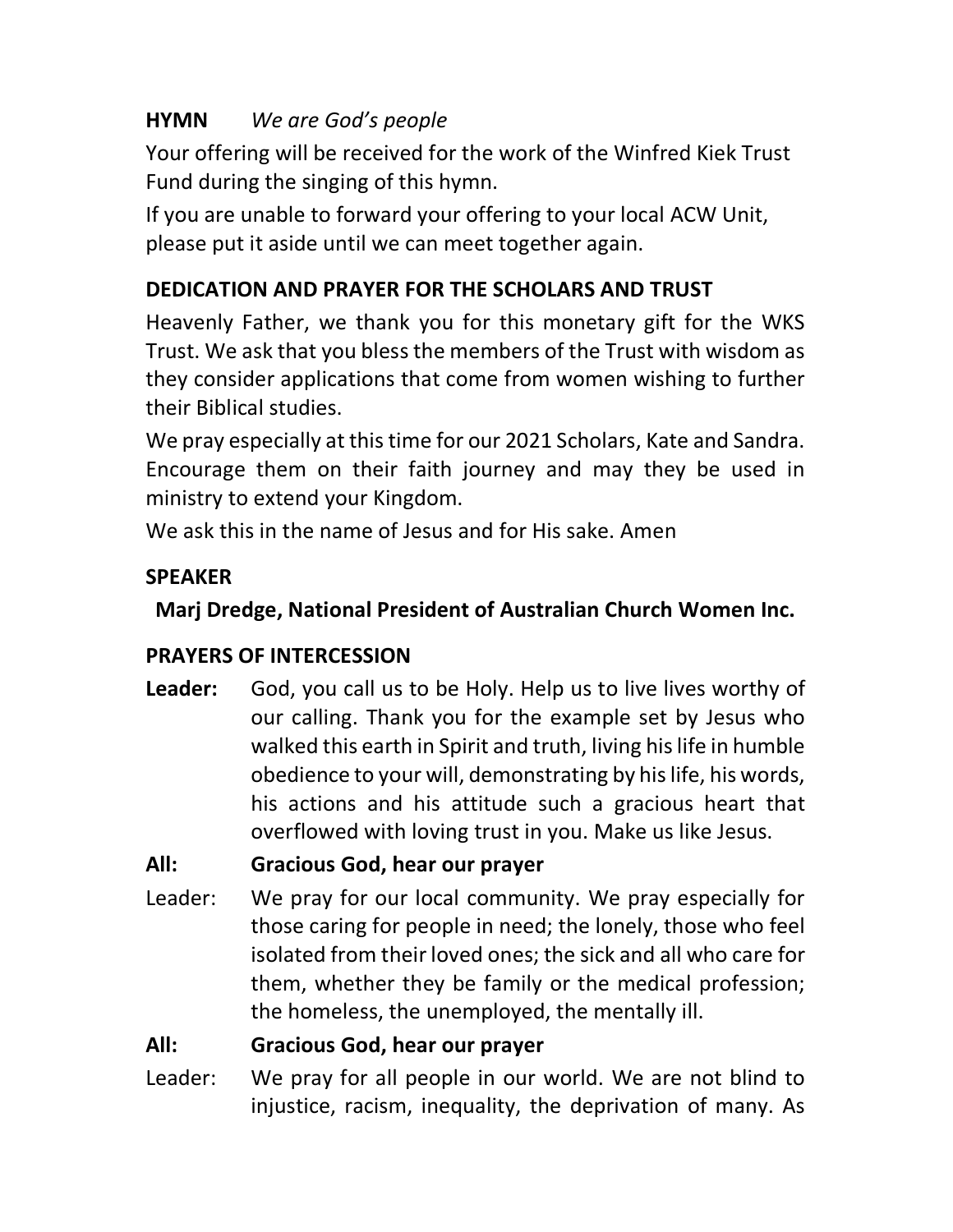you love us so too you love them. Give us faith for a better world. Help us to do our part to bring this to fruition.

All: Gracious God, hear our prayer

Leader: As we journey forward from this place, give us each the courage to follow your way. Bring renewal and newness to our faith lives so that we can grow in holiness and be the people we were created to be. Holy and Gracious God, help us on our faith journey to encounter your holiness in the ordinary.

All: Gracious God, hear our prayer

Leader: Let us pray the Lord's Prayer together.

HYMN When I look into Your Holiness

## **BENEDICTION**

Leader: Now may the hope of a better world, a worthier life, a holier morrow and a sweeter thanksgiving, inspire us all with patient continuance in well doing; and may grace, mercy and peace from Father, Son, and Holy Spirit, remain with us now and always.

#### All: Amen

This benediction was prayed by the Reverend Winifred Kiek at her ordination service on 13 June 1927 and used at her last act of public ministry on 9 March 1975. It is the benediction that she loved most.